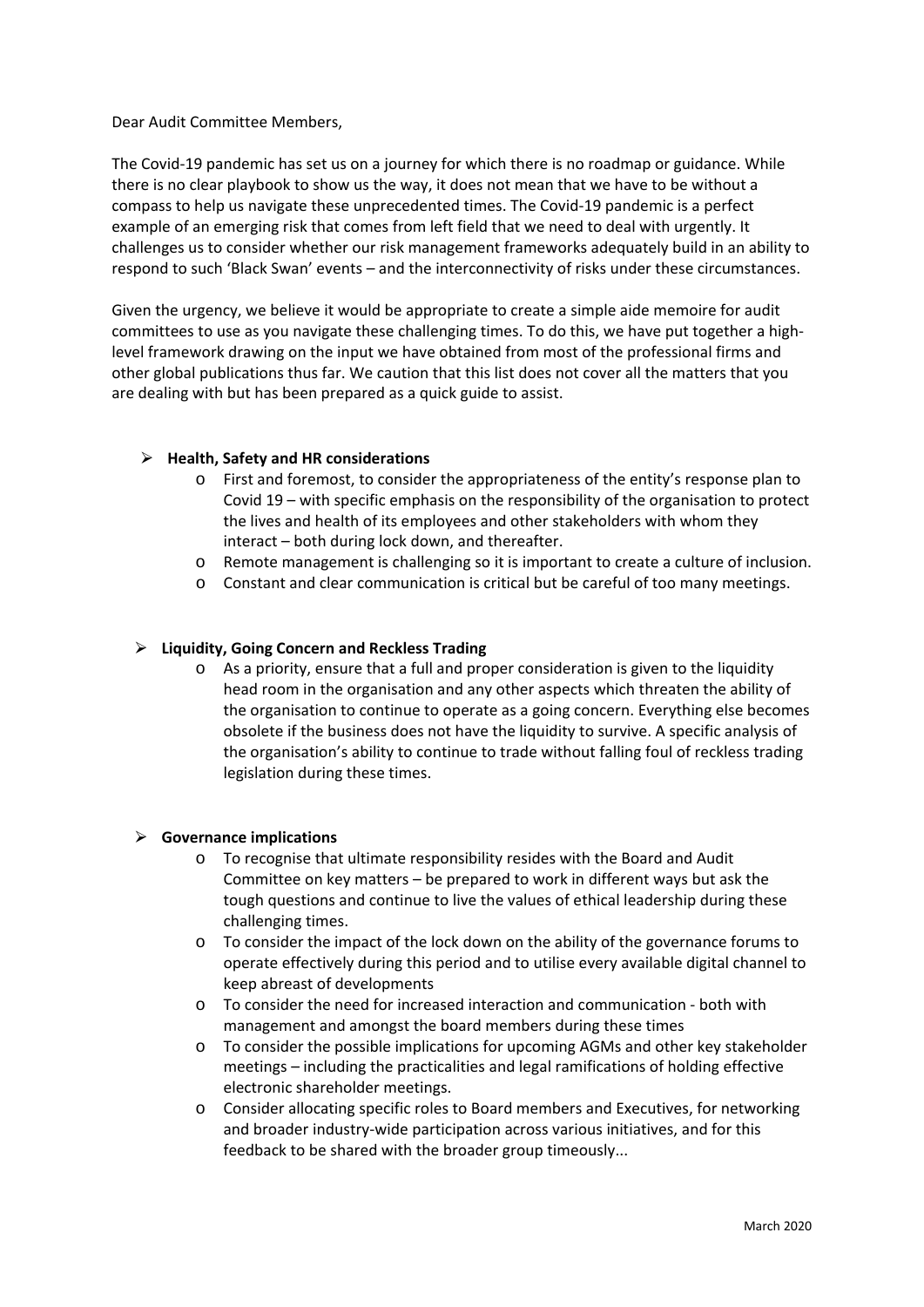## ⮚ **Strategic and Economic Implications**

- o To ensure that the organisation has a properly developed and considered Covid19 response and action plan – with regular updates and reporting to those charged with governance
- $\circ$  Full understanding of the specific economic implications to each entity including an analysis of the implications of each stakeholder in the value chain (Financiers, Suppliers, Customers, Employees, Regulators etc) – and special arrangements that need to be put in place over the coming months
- o To consider the adequacy of the business resilience and recovery plan during AND AFTER the crisis, including regular feedback and updates. Particular attention should be paid to the ability of the organisation to adhere to protocols and procedures in general and consultation on key decisions as they arise.
- o Consideration of any beyond the norm role that the business can play to support the country's efforts during these challenging times.
- o Consideration of interim measures the organisation can take to preserve as many jobs as possible during this time – without forgetting the full impact on all stakeholders – these could include the appropriateness of dividend declarations during such times, executive remuneration arrangements, alternative staff remuneration arrangements etc.
- o Consider the ability / capabilities of the organisation to support governmental and central bank initiatives to support customers who are experiencing short term stress and inject liquidity into the economy.

# ⮚ **Operational resilience (Including technology implications)**

- o To consider the adequacy of the entity's systems to handle increased virtual working of all key staff members
- o To consider the robustness of the entity's disaster recovery and continuity plans during the lock down and recovery periods
- $\circ$  To consider the possibility of increased cybercrime activities during this period and the ability of the organisation to continue to manage this with reduced capacity or capability
- o Consider the mitigating factors on new IT risks created by remote working
- o To consider the increased risk of fraud in a more digitally enabled environment
- o To consider end-to-end customer processes to ensure they remain resilient in the circumstances

## ⮚ **Financial Reporting implications**

- o Accounting implications
	- Assessing the specific economic implications of Covid-19 on the business, such as loss of revenues, impact of stock levels, debtor's ability to pay, ability to pay employees, impact on funding and liquidity levels, ability to settle with creditors when due including leases etc.
	- Assessing the impact on key areas of judgement in the financial statements – including
		- IFRS9 forward looking information included in models to calculate expected credit losses, and other fair value measurements
		- Key disclosures around the impact of Covid-19 on going concern analysis
		- Subsequent events analysis and related disclosures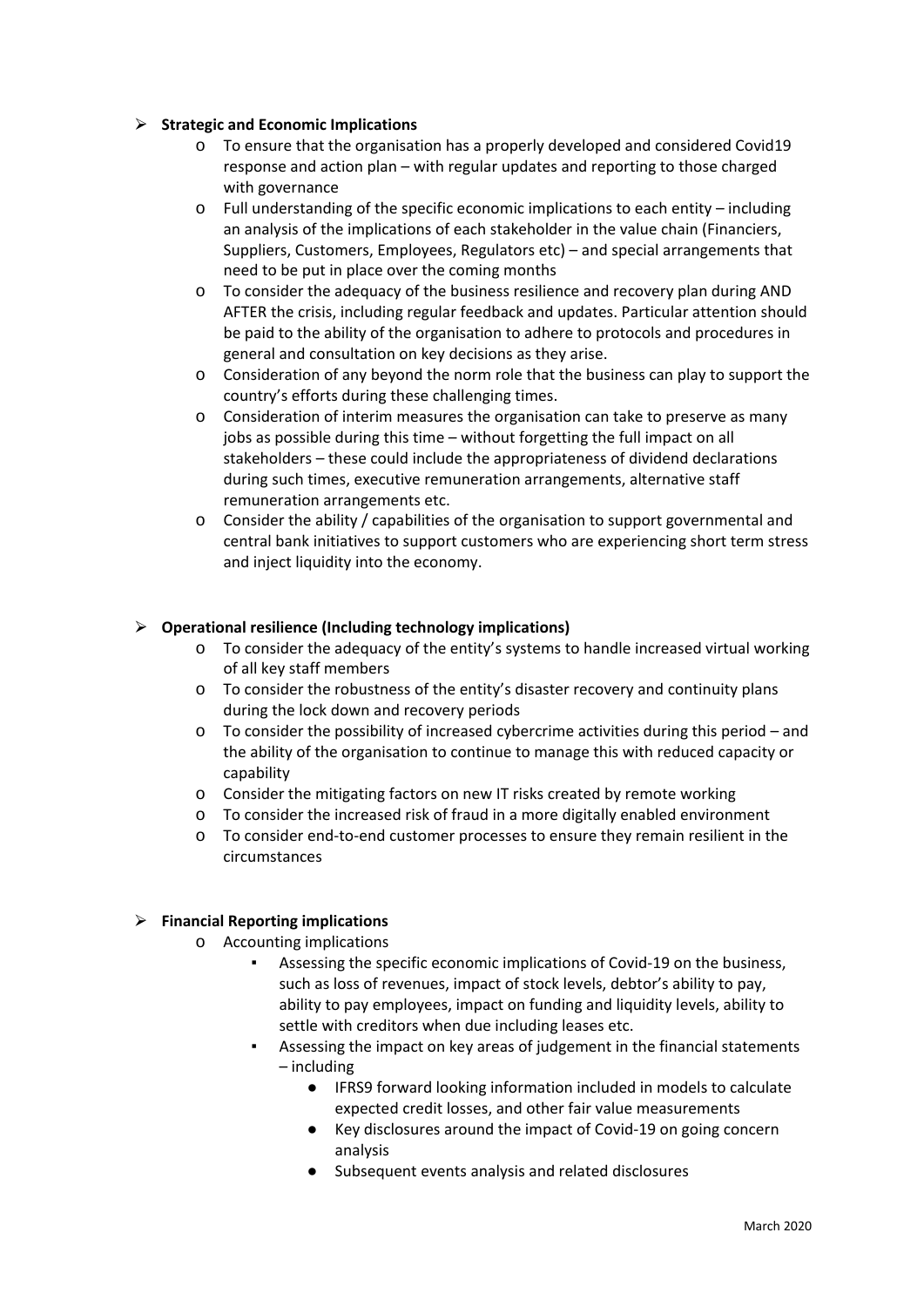- Impact of steadily worsening exchange rates
- Impairment assessments relating to intangible assets and deferred tax assets.
- Valuation of inventories
- Fair value measurements
- Onerous contracts provisions
- Restructuring plans etc.
- Tax considerations (in particular recoverability of deferred tax assets).
- Impact of any government grants etc.
- Specific consideration of any operating restrictions such as compliance with financiers' covenants etc
- Accounting implications of any Covid19-specific alterations of terms of business

# ⮚ **Impact on lines of defence:**

- o Implications of challenges experienced in operating first and second line internal controls - in particular whether and how key segregation of duty and authorisation controls have been able to continue to operate during this period; and other key controls that rely upon physical presence such as stock counts etc.
- o Implications of challenges experienced in operating third line of controls Internal Audits – consideration of new Covid-19 risks as well as the impact of any reduced ability of internal audit to execute required or key reviews during this period
- o Implications on the firm's ability to continue as a going concern taking into account profitability and liquidity considerations
- o Implications of challenges experienced in the execution of the external audit. These could include:
	- As simple as attendance at stock counts; or as complex as
	- How auditors will comply with auditing standards regarding the walkthrough of processes and controls (although auditors should be challenged around their ability to utilise readily available technology to do even this)
	- Need to proactively engage with auditors and management to identify novel solutions to challenges in order to keep doing as much as possible throughout this period.

## ⮚ **Regulatory implications**

- o To formally consider the need for and implication of utilising any of the specific regulatory relaxations currently being provided – such as those from the Prudential Authority regarding regulatory reporting, the FSCA and the JSE regarding reporting timelines and the IRBA regarding Reportable Irregularities
- o To ensure proper and proactive consultation with all key regulators in the event of key uncertainties or challenges being experienced.
- o Note: JSE has offered extensions to reporting deadlines for year-end reports, but not yet for interim reporting.
- o Ensuring ongoing compliance with regulations within prescribed timelines. Understanding whether a digital only operating model would deliver all regulatory requirements (governance, oversight and reporting).